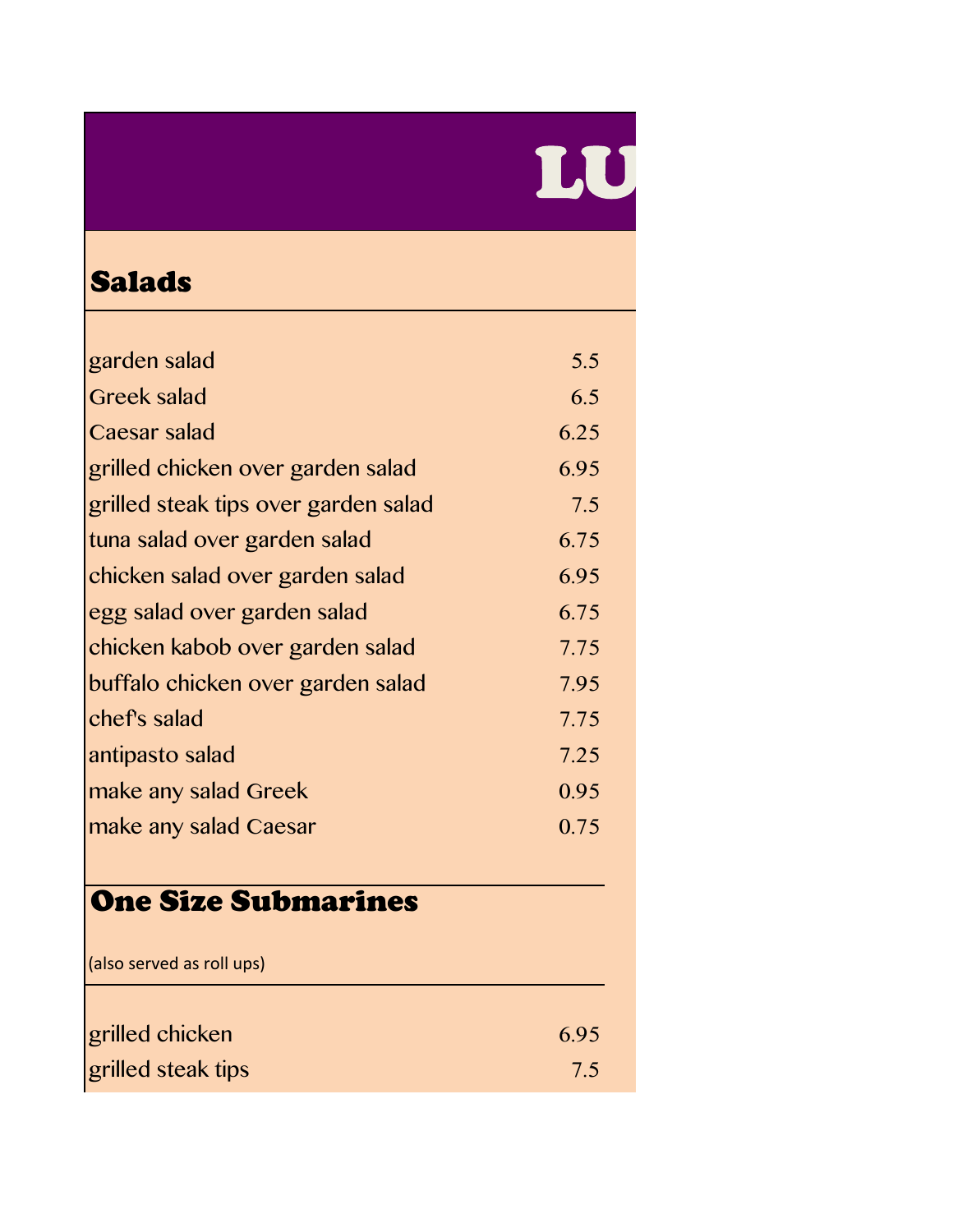| shaved steak                          | 6.25 |
|---------------------------------------|------|
| steak & cheese                        | 6.95 |
| steak & onion                         | 6.95 |
| steak & mushroom                      | 6.95 |
| steak & pepper                        | 6.95 |
| steak & eggs                          | 6.95 |
| steak combo (mushroom, pepper & onior | 7.75 |
| <i>italian cold cut</i>               | 6.75 |
| grilled italian                       | 6.95 |
| ham & cheese                          | 6.95 |
| turkey                                | 6.95 |
| pastrami                              | 6.95 |
| tuna salad                            | 6.75 |
|                                       |      |
| chicken salad                         | 6.95 |
| egg salad                             | 6.75 |
| chicken cutlet parm                   | 7.5  |
| meatball parm                         | 7.25 |
| hamburger                             | 6.75 |
| cheeseburger                          | 6.95 |
| add fries                             | 1.5  |
| add bacon                             | 0.75 |
| add cheese                            | 0.75 |
|                                       |      |

### Club Sandwiches

 $\vert$  (served with french fries)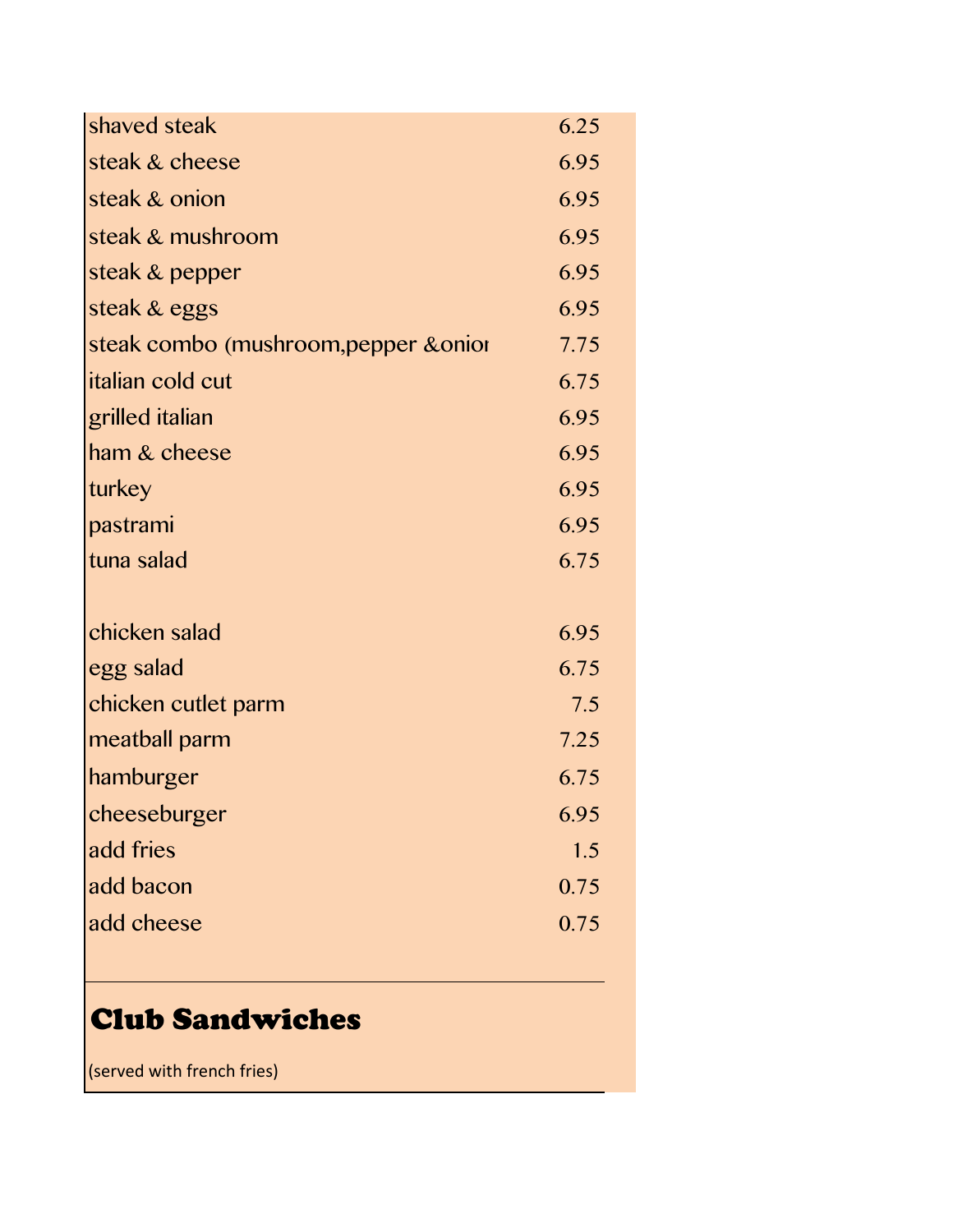| grilled chicken | 8.5  |
|-----------------|------|
| <b>BLT</b>      | 7.75 |
| pastrami        | 7.95 |
| turkey          | 7.95 |
| ham & cheese    | 7.95 |
| tuna salad      | 7.75 |
| chicken salad   | 7.95 |
| egg salad       | 7.75 |
| hamburger       | 7.5  |
| cheeseburger    | 7.95 |
| veggie burger   | 7.75 |
|                 |      |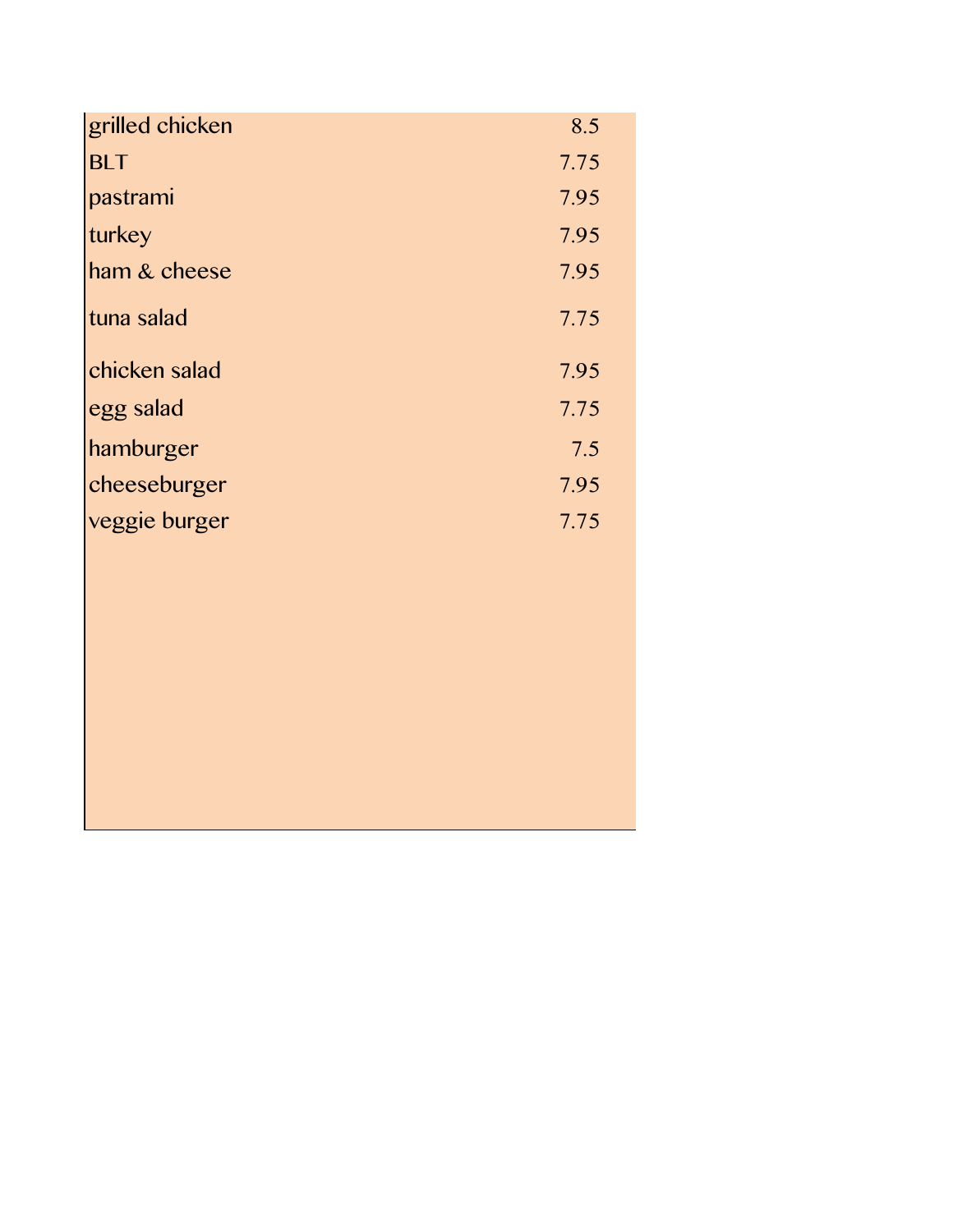# NCH

#### Sandwiches

| Hot                               |      |
|-----------------------------------|------|
| grilled chicken breast on bulkie  | 5.95 |
| grilled reuben on dark rye        | 5.95 |
| grilled turkey reuben on dark rye | 5.95 |
| grilled turkey melt               | 5.95 |
| grilled pastrami melt             | 5.95 |
| grilled tuna melt                 | 5.5  |
| grilled cheese                    | 3.95 |
| grilled cheese & tomato           | 4.25 |
| grilled ham & cheese              | 5.5  |
| grilled bacon & cheese            | 5.5  |
| hamburger                         | 4.95 |
| cheeseburger                      | 5.5  |
| veggie burger                     | 5.5  |
| hot dog                           | 2.75 |
|                                   |      |
| <b>Cold</b>                       |      |
| tuna salad                        | 4.95 |
| chicken salad                     | 5.5  |
| egg salad                         | 4.95 |
| ham & cheese                      | 4.95 |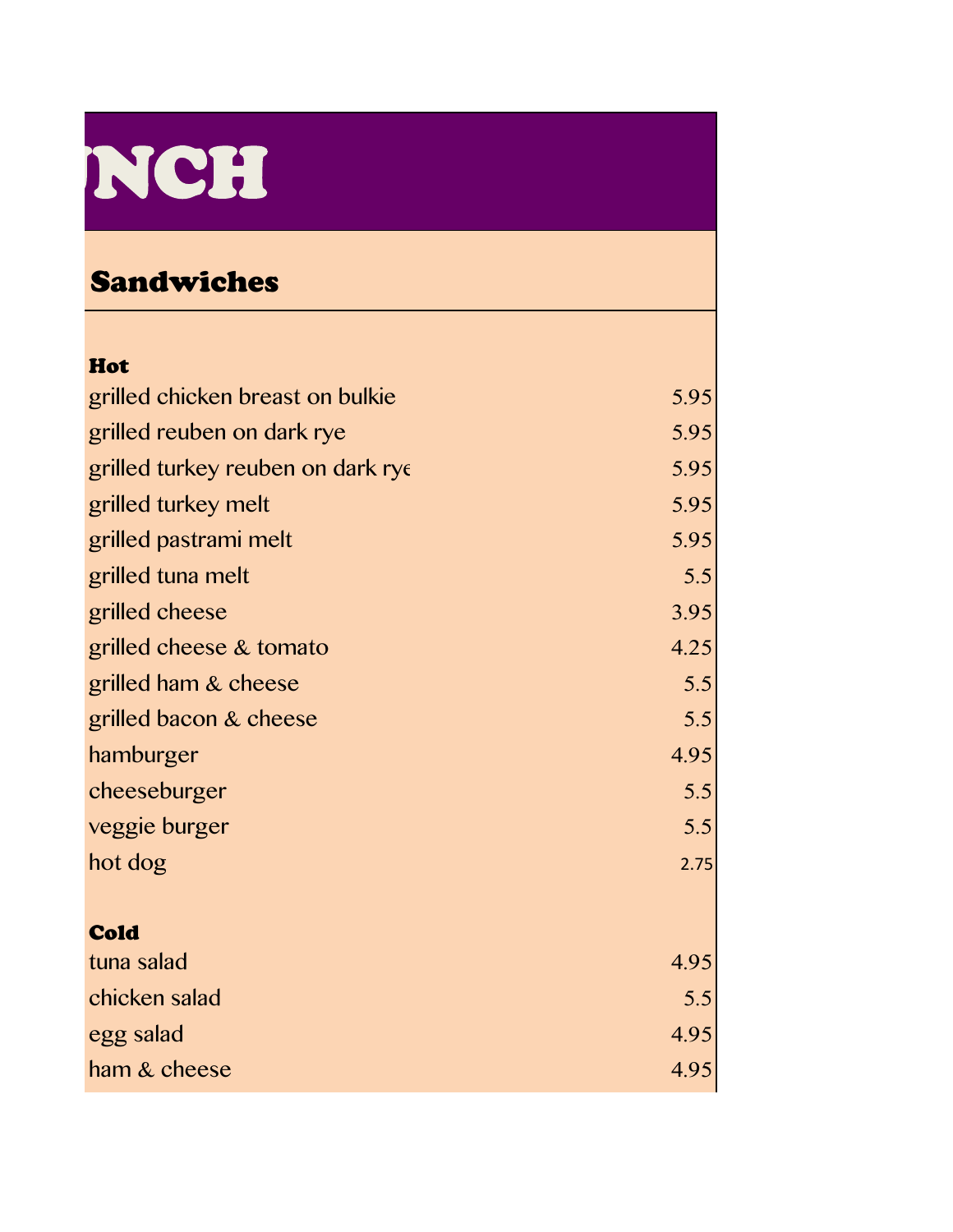| turkey                                       | 5.5<br>4.95 |
|----------------------------------------------|-------------|
| <b>BLT</b>                                   |             |
| <b>Dinners</b>                               |             |
| (served with rice or french fries and salad) |             |
| grilled steak tips                           | 8.95        |
| steak kabob                                  | 9.25        |
| grilled chicken                              | 8.75        |
| chicken kabob                                | 8.95        |
| <b>BBQ chicken breast</b>                    | 8.95        |
| <b>BBQ</b> steak tips                        | 9.25        |
| chicken cutlet parm                          | 8.95        |
| veal cutlet parm                             | 8.95        |
| chicken fingers                              | 8.5         |
| chicken wings                                | 8.5         |
| buffalo chicken finger                       | 8.95        |
| buffalo chicken wings                        | 8.95        |
| <b>Lunch Side Orders</b>                     |             |
| french fries                                 | 2.5         |
| potato salad                                 | 2.5         |
| cole slaw                                    | 2.5         |
| <b>baked</b> beans                           | 2.25        |
| chicken fingers                              | 6.75        |
| chicken wings                                | 6.75        |